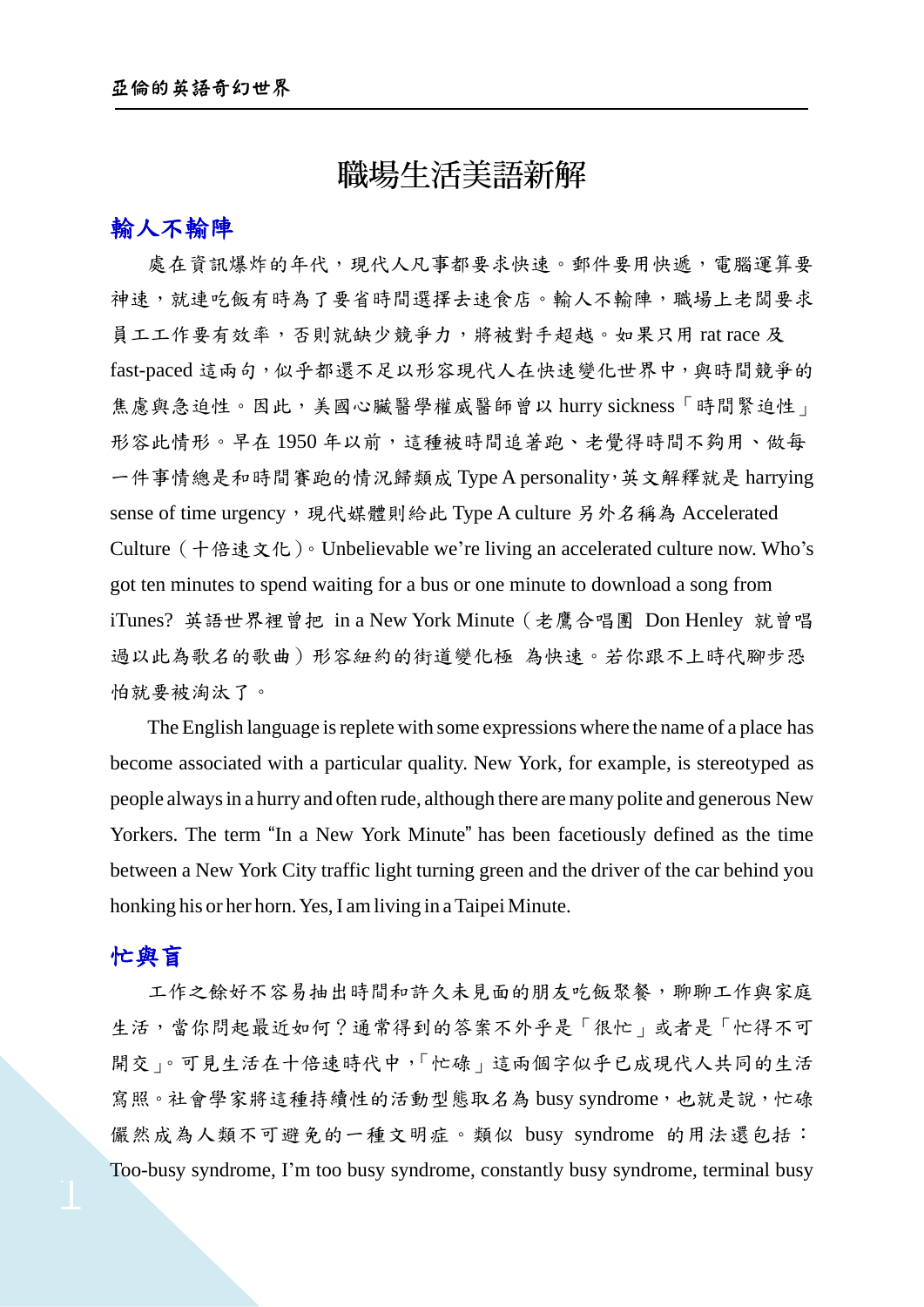syndrome.

One of my friends told me that he hasn't been taking any annual leave since his first boy was born, vacation is hardly to reach. Then it is a far-far-away-land to him when the junior was born on the following year.When you ask someone how they are getting up these days, the answer more often than not is an exasperated "Oh, I am swamped! There seemsto be no end to the amount of work I have to do."Just take a ballpark figure and see how many hours you work a week. Got an astonished numbers? In order to get ahead or avoid getting laid off, the anxious work long hours among usis quite common because we can't afford not to. People are working longer hours than ever before. On the flick side, people could murder to a too-busy syndrome to keep the schlep.

## 祝你有個好夢

因為工作忙碌而導致現在職場工作者常有睡眠不足的現象。雖然醫學專家建 議平 均一天要睡飽8小時,但對於忙碌的人而言好像是件奢侈的事情,有時為 了趕隔天要交的報告,或是明天的期中期末考試,一天睡不到3小時稀鬆平常, 要用英語形容趴在桌上小睡片刻,除 take a nap 外,還可以說 micro sleep 或者是 power nap,真要睡飽恐怕得等到周末才能補個回籠覺。因此美國媒體把這種普 遍現象稱為Sleep Camel. It's so obvious that you are beat because you have burned the midnight oil to make things perfectly done. I can tell you didn't sleep a wink, time now to have a micro sleep. So what is sleep camel? You get little sleep during the week and then attempts to make up for it by sleeping in and napping on the weekend. I am not going to set up the alarm, so it won't go off. Sleep tight, my pal.至於表達睡覺的英語, 除最常說的 go to bed外,還有以下例句:

- 1. Honey. It's time to hit the sack!
- 2. Okay,kids,onemoregameandthenit'sbeddy-bye.(這句用法通常是父母對小孩子說 的話,聽起來就像是睡稿稿)
- 3. Iamtired.IneedtocatchsomeZ's.(漫畫書裡頭都會以ZZZZZ來代表睡覺的符 號,這是catchsomeZ's 的由來)
- 4. John just crashed out on his bed when he got back home.
- 5. I need to get shut-eye.(shut-eye 是闔眼閉目養神,引申為睡覺的意思)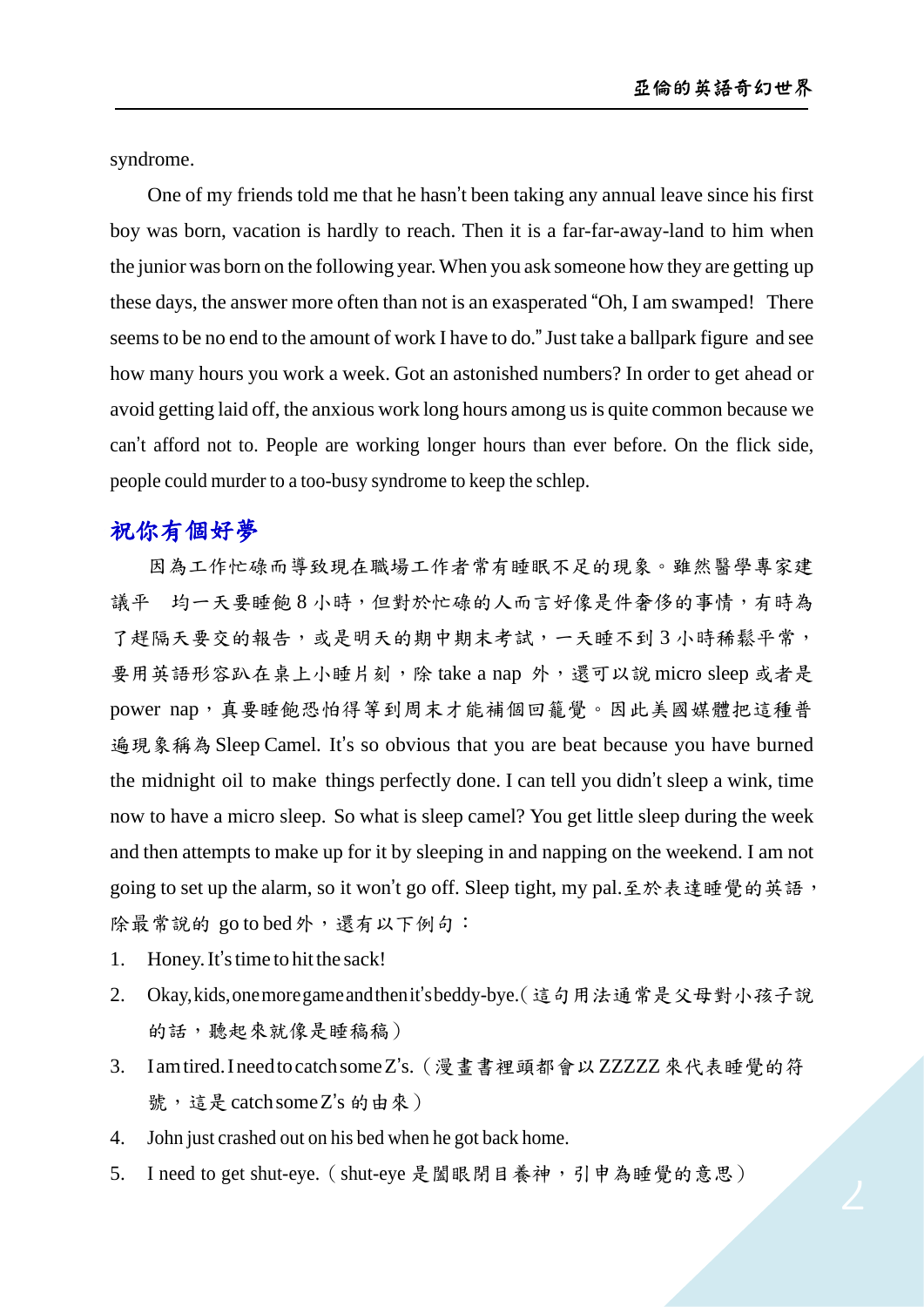- 6. It's a sack time, honey.
- 7. I am totally wiped out. I like to snooze for a while.
- 8. It's Dave, sawing logs on the couch. (一個人睡覺的聲音像在鋸木頭, sawing logs 意指睡覺時打鼾的聲音)
- 9. Iwas conkedoutonthe couchlastnight.
- 10. Fine. I think I could rack out on the sofa tonight.

### 別讓壓力成了壓垮你在職場的最後一根稻草

過度的壓力會讓人的身心產生不良結果,反之適度的壓力卻可以激發出尚未 被開 發的潛能。生活太過安逸很容易讓人意志消沉、失去競爭力。然而有壓力 就要發洩,所以才會有人說抱怨是企業給員工最好的福利。把抱怨提升到效率不 容易,但如果只 是滿腔對工作同事或老闆的抱怨,自己卻什麼事也不做,甚至 也不想去改變現況,只 要受到一點點壓力就唉聲嘆氣。美語給這種人一個新名 詞叫做 stress puppy. That does it! Listen, I've fed up with your belly aching. You are a little stress puppy. Do something and stop complaining. Everyone knows about stress.

Are you stressed out? In order to earn your keep you have to be a worker who is around the clock, an indefatigable employee. Most of us have experienced it, and have an idea about the harm it can do. But what can we do about it when we face with the stress? A minimum of stress is necessary to keep us motivated, but when the stress becomes unmanageable it can have serious consequences, such as depression, heart attacks or stroke. Surprisingly, many people are still unable to identify their own stress factors. This is partly because stress stops us thinking clearly and calmly about problems, including the problems that are causing the stress. Some causes of stress are quite well known around us, workplace conflicts, deadlines, work problems, exams etc., but others are less obvious. Any kind of loss can cause stress, from bereavement to a child leaving home, and so can illnesses or disabilities. Even some happy events are stressful, for example, moving house, getting married, starting a new job or even going on holiday can upset our mental calm.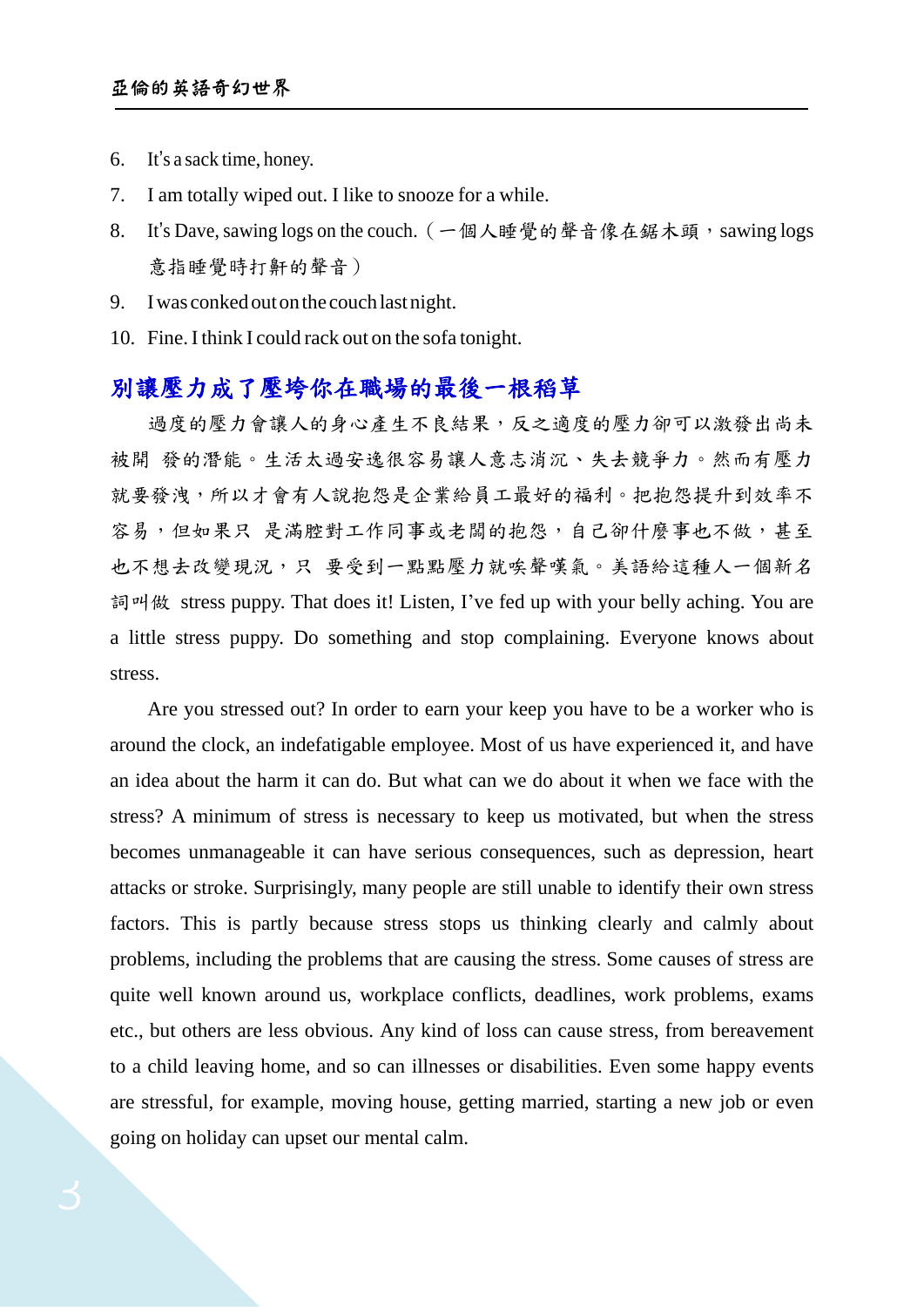#### 開車小心怒路族

如果你是開車一族,那你一定很不喜歡一早開車出門就碰上塞車、等紅綠燈 或道路施工,尤其在趕時間的情況下。短短的路程走走停停,駕駛的情緒通常都 不會太好,於是就會開始邊開車邊發飆,萬一又碰到不遵守交通規則行車的人, 有些駕駛火氣一來還會搖下窗戶痛罵對方:你到底會不會開車啊!road rage 這個 新名詞在 1988~1993 年曾經出現在美國報章媒體版面,意思是駕駛者可能因為 路上塞車、長途或長時間開車造成身心疲倦,甚至因為生活工作壓力所導致的一 種情緒。road-rager 則是指發飆的駕駛。除 road rage, 還可以用 car rage, driver rage, highway rage, motorist rage, taxi driver rage 來形容。不過目前除 road rage 外, 已 經把這個用法延伸到辦公室因同事間的彼此競爭或言語衝突而導致情緒上的爆 怒,在美語用法中自然出現了 office rage. What causes road rage? Well, in my humble viewpoint, most often it's just a combination of traffic, tiredness, heat, or stress. 萬一在街上遇到一些稀奇古怪事情,免不了都會好奇想伸長脖子 rubbernecking delay 一探究竟。這裡所說的 rubbernecking delay 意思是路上開車看 到前方有狀況時引起開車的駕駛伸長脖子想看個清楚而導致 車速行駛緩慢。而 老美又為什麼會用 rubberneck 這個字來形容這種好奇心的情況呢? rubber 的 意思是橡膠,neck 是脖子,也就是說如果有人把脖子伸得和橡皮一樣長的話, 模樣看起來似乎就像是在觀望遠方,美語有句話:curiosity kills the cat.好奇心會 殺 死一隻貓,意指為了滿足好奇心搞不好反而會為自己招來禍害。還是奉勸開 車朋友一 旦碰上前方有交通事故,還是趕緊握好方向盤將車子繼續前進,別為 了滿足自己一時 的好奇心,反倒讓自己成了他人伸長脖子觀看的對象。

The drivers all slowed down and rubbernecked at the wreck. The rubbernecking delay on the I-44 to Kansas drives me crazy.

Driving on the road and stuck on traffic may cause the drivers mad as a hatter and become road rage. First the term 'road rage' was coined, soon to be followed by other rage termsto describe anger-induced abuse or violence. So perhapsit wasinevitable that we would hear about office rage sooner or later to describe acts of physical or verbal violence at work. Office rage does not refer to workers simply losing their temper, throwing a wobbly and then apologizing tenminuteslater, but tomore seriousincidents or